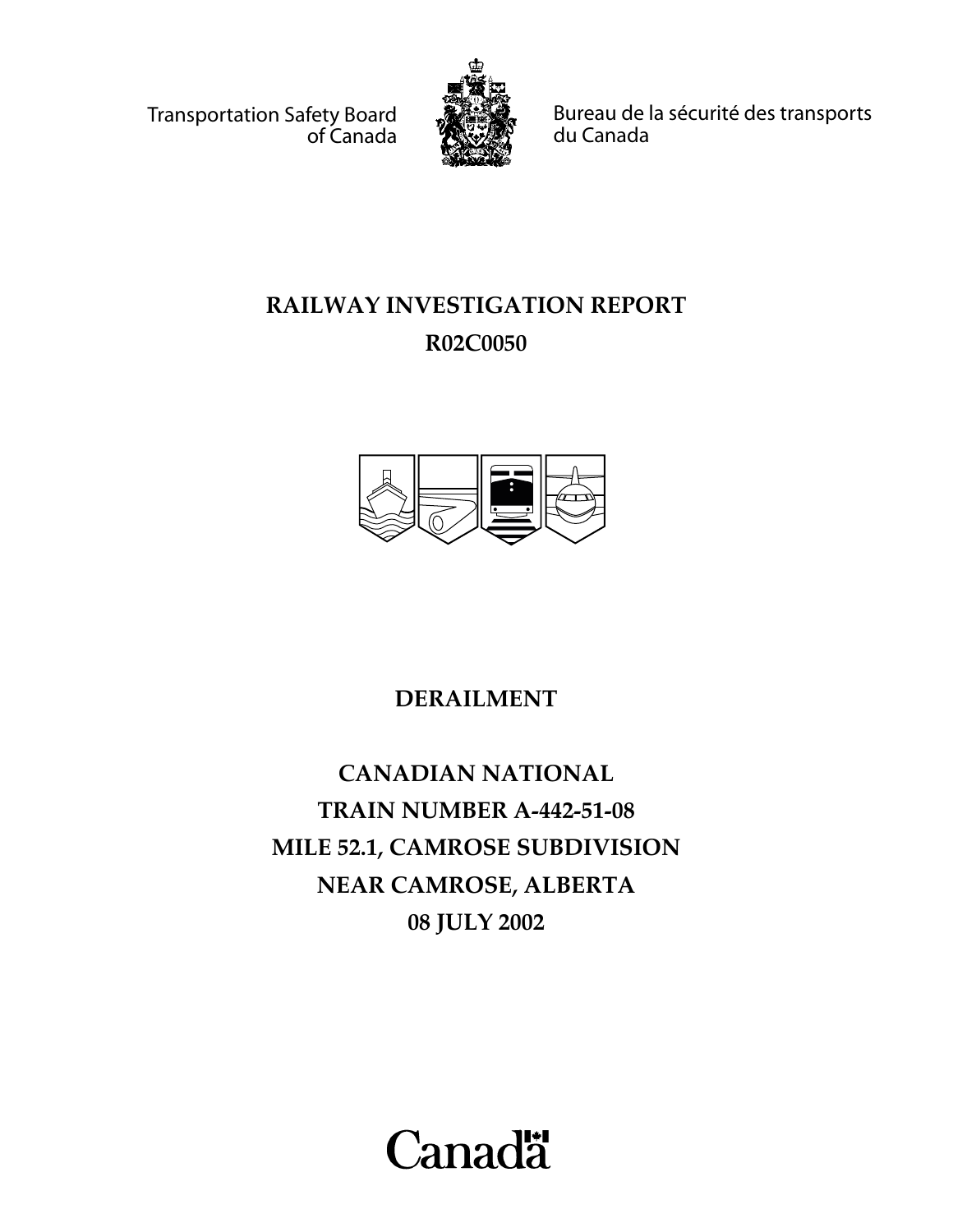The Transportation Safety Board of Canada (TSB) investigated this occurrence for the purpose of advancing transportation safety. It is not the function of the Board to assign fault or determine civil or criminal liability.

# Railway Investigation Report

Derailment

Canadian National Train Number A-442-51-08 Mile 52.1, Camrose Subdivision Near Camrose, Alberta 08 July 2002

Report Number R02C0050

# *Summary*

On 08 July 2002, at 1328 mountain daylight time, Canadian National southward freight train A-442-51-08 derailed 2 locomotives and 13 cars at Mile 52.1 of the Camrose Subdivision, near Camrose, Alberta. No dangerous goods were released. There were no injuries.

*Ce rapport est également disponible en français.*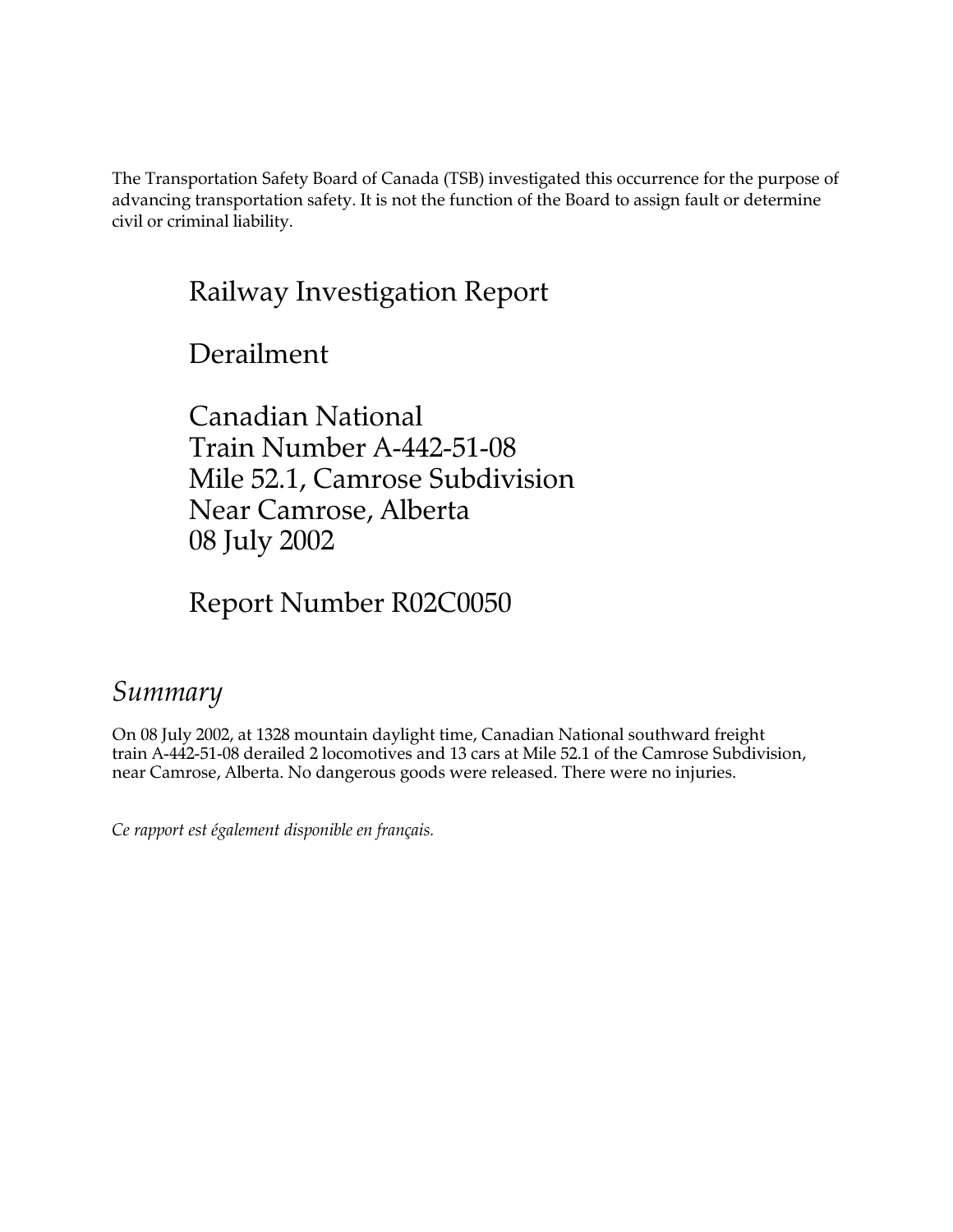## *1.0 Other Factual Information*

#### *1.1 The Accident*

On 08 July 2002, at approximately 1040 mountain daylight time (MDT), $^1$  Canadian National (CN) freight train A-442-51-08 (the train) departed Edmonton, Alberta, for Calgary, Alberta. Figure 1 shows a location map of the area. The train consisted of 146 loaded cars, 6 empty cars, and 2 residue tank cars that last contained liquefied petroleum gas (UN 1075). In the locomotive consist, there were three operating locomotives, General Motors (GM) model SD60, SD70, and SD75 respectively, all equipped with extended range dynamic brake. As well, two isolated GM model GP 9 locomotives were trailing the operating locomotives. The train weighed 17 201 tons and was 9708 feet long. It had been inspected by two hot box and dragging equipment detectors en route. There were no alarms. The two isolated locomotives were not equipped with alignment control couplers.<sup>2</sup>



**Figure 1.** Accident location

<sup>&</sup>lt;sup>1</sup> All times are MDT (Coordinated Universal Time minus six hours).

<sup>&</sup>lt;sup>2</sup> Alignment control couplers, installed on most locomotives, will allow only limited lateral movement when longitudinal in-train forces are compressed or in buff. This reduces lateral forces on the track, transformed from longitudinal forces, and therefore reduces the possibility of derailment. Manufacturers' specifications indicate that alignment control couplers, under buff conditions, can limit the draw bar angle to eight degrees, while the non-alignment control couplers permit a draw bar angle as large as 19 degrees, creating increased coupler offsets between locomotives and cars.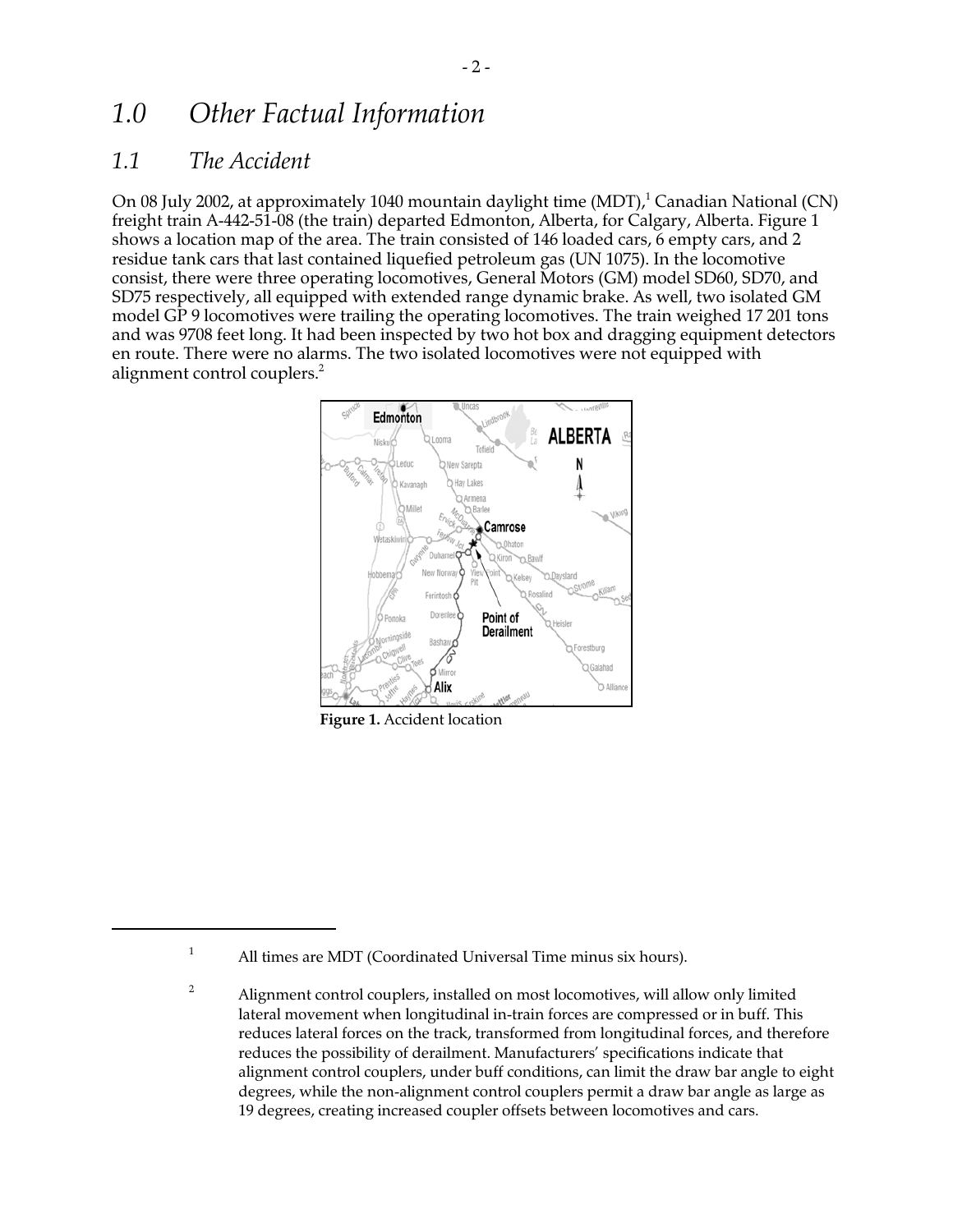The weather was clear, calm, and the temperature was 20°C. Approaching a six-degree curve at Mile 52.1 of the Camrose Subdivision, the train was descending a 0.7 per cent grade. The dynamic brake $^3$  was engaged on the three leading locomotives and was being used to control train speed at 25 mph. All applied forces were balanced on the train.

Although not recorded by the event recorder, it was determined that the dynamic brake was generating in excess of 600 amperes of retarding force.<sup>4</sup>

At 1328, while the locomotives were negotiating the curve, a train-initiated emergency brake application occurred. The two empty covered hopper cars immediately behind the locomotive consist derailed to the high side of the curve as the trailing two locomotives derailed but remained upright.

An empty flat car bypassed the covered hopper cars, jackknifed across the track and struck the trailing locomotive.

After conducting the necessary emergency procedures, the crew determined that the trailing truck of the fourth locomotive, the fifth locomotive, two empty covered hopper cars, five loaded intermodal flat cars and six (19 platforms) multi-platform intermodal cars $^5$  were derailed. At the point where the two empty covered hopper cars had derailed, to the high side of the curve, the east rail had rolled over to the field side and the west rail had remained upright but unsecured for about 250 feet. Both rails were rolled out to the field side under the fifth locomotive (CN 7271) and the trailing truck of the fourth locomotive (CN 7036). The entire derailment occurred within 900 feet, with rail cars derailed to the high side of the curve or jackknifed across the track. The last derailed car carried two containers carrying dangerous goods, but there were no leaks.

#### *1.2 Recorded Information*

The locomotive event recorder on lead locomotive CN 5687 recorded that the train had been operated in dynamic braking (DB) at a constant speed of 25 mph for about five minutes (two miles). No air brakes were applied. Between 1328:26 and 1328:28, the train speed dropped 7 mph, from 25 mph to 18 mph, and the brake pipe pressure dropped from 84 to 14 pounds per square inch (psi), indicating that an emergency brake application had occurred. The independent brake was bailed off two seconds later at 1328:30. The locomotives stopped in 22 seconds, at 1328:50, having travelled 250 feet after the emergency brake application.

- <sup>4</sup> TSB Engineering Laboratory report LP 114/2002, Section 3.0, Calculation of DB and Longitudinal Force.
- <sup>5</sup> A multi-platform car is an intermodal car with two or more platforms that share a set of in-board trucks or that are connected by solid draw bars.

 $3$  The dynamic brake is a locomotive electrical braking system that converts the locomotive traction motors into generators to provide resistance against the rotation of the locomotive axles. Energy is produced in the form of electricity and is dissipated as heat through the dynamic brake grids. This brake can be used alone or in conjunction with the train air brake system.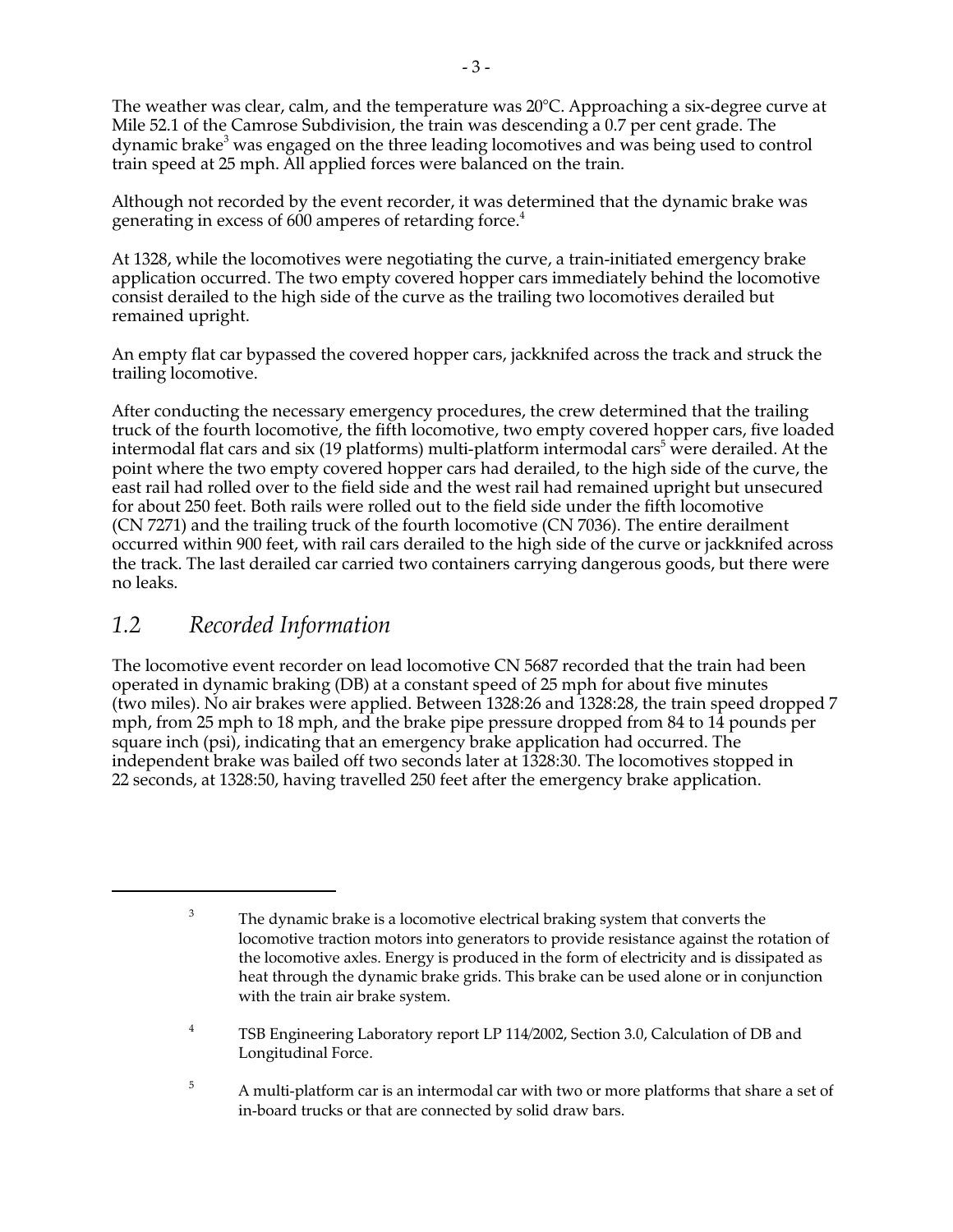While the locomotive event recorder met existing regulatory requirements, it did not record endof-train data, locomotive acceleration or dynamic brake level. This information is provided by some locomotive event recorder systems.<sup>6</sup>

### *1.3 Equipment and Track Damage*

The two derailed locomotives sustained minor damage. All derailed cars were destroyed. Approximately 860 feet of track was destroyed.

#### *1.4 Crew Information*

The train crew consisted of a conductor and locomotive engineer who were qualified for their respective positions and met fitness and rest standards designed to ensure the safe operation of trains. The train was the longest and heaviest train the crew had operated on this subdivision.

#### *1.5 The Track*

The Camrose Subdivision is a single main track that extends from Mile 0.0 in Edmonton, Alberta, to Mile 95.1 in Mirror, Alberta. Train movements are governed by the Occupancy Control System authorized by the *Canadian Rail Operating Rules* and supervised by a rail traffic controller located in Edmonton. Permissible speed for freight trains from Mile 49.2 to Mile 58.4 was 25 mph.

Through the derailment area, the track consisted of 115-pound continuous welded rail laid on double-shouldered tie plates, secured to hardwood ties with two hold-down spikes and two gauge spikes per tie plate. The rail was anchored every second tie. Ballast was crushed rock with full cribs and 16-inch shoulders. The grade was 0.7 per cent descending and curvature was sixdegree left-hand in the direction of travel. The track was in good condition and was in compliance with CN's Standard Practice Circulars and the Transport Canada-approved *Railway Track Safety Rules*.

The rail was tested by a rail flaw detection car on 31 May 2002. No internal defects were detected. The CN track geometry car inspection occurred on 10 June 2002 and no priority or urgent defects were identified. At about 0900 on 08 July 2002, the track maintenance foreman (TMF) visually inspected the track at the derailment location and no irregularities were noted.

#### *1.6 Controlling Train Speed*

Throttle modulation, the train air brake system and the locomotive DB system are used to control train speed. The train air brake system is the primary fail-safe system, designed to slow or stop a train using applications of the air brakes on the locomotives and cars throughout a train. Proper use of the air brake system results in a better distribution of retarding force throughout the length of the train.

<sup>&</sup>lt;sup>6</sup> Specifications for locomotive event recorders are established by the purchaser of the recorder system. The recording of advanced data, such as locomotive acceleration, DB level and end-of-train data is not a mandatory requirement.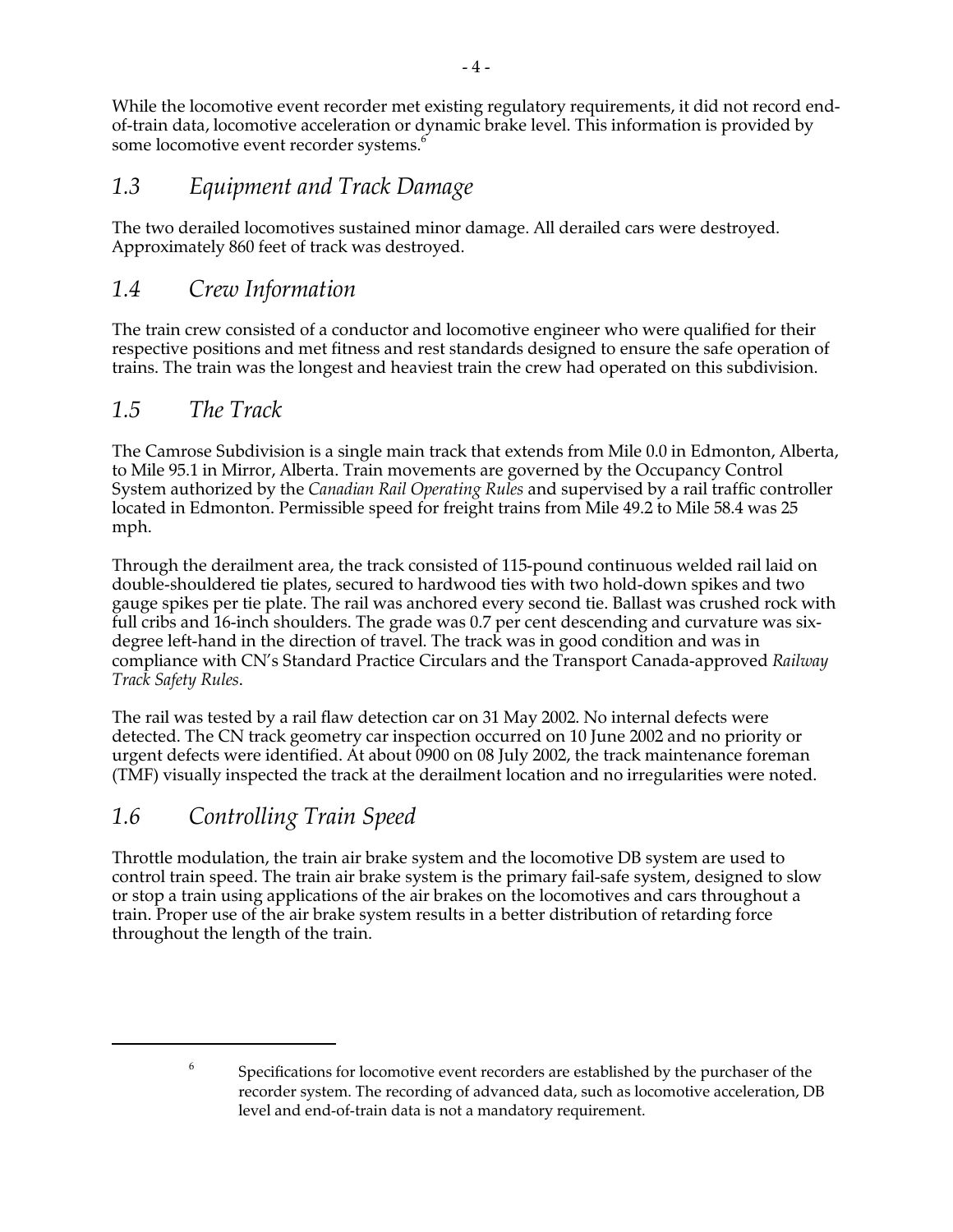The locomotive DB system creates a retarding force applied by the locomotives only. This force is transmitted sequentially from the front to the rear of a train. DB is a supplementary system well suited to controlling speed while trains are descending long grades. DB can be used in combination with the train air brakes when DB force is insufficient to control train speed. The use of DB has been recognized as a cost-saving practice for railway operations. Consequently, locomotive engineers are encouraged to use DB whenever possible. There was no information to suggest that DB on any of the three locomotives was inoperative.

## *1.7 In-Train Forces*

Longitudinal buff forces occur when braking effort originates from the head end during DB. When there is no acceleration or deceleration, the buff (compressive) forces are proportional to the momentum of the train. When rolling stock is travelling on tangent track and the couplers remain aligned, the longitudinal buff force from one car is transmitted through the couplers, along the car body centreline, to the next car. The track structure is designed with curvature elevations to maintain in-train forces close to the car body centreline over the centre of the track. However, when rolling stock traverses curved track, each coupler takes an angle to the car body centreline, resulting in lateral force being applied perpendicularly to the rail at the wheels.

When a train is in buff on curved track, the car bodies and couplers are either aligned to one side or jackknifed<sup>7</sup> (see Figure 6). Aligned to one side of a car body means that the two trucks of the car are against the same rail, either high or low rail, while jackknifing of a car body means that the two trucks of the car are against opposite rails. Aligned to one side of two couplers occurs between the trailing truck of one car and the leading truck of the adjacent car; the two trucks are against the same rail, either high or low rail. Jackknifing of two couplers occurs when the two trucks are against opposite rails. In both jackknifing cases, the centreline of the car body takes an angle against the centreline of the track.

Jackknifing of the couplers increases draw bar angles more than jackknifing of car bodies because the distance between articulation points is much shorter. When couplers under buff forces take a jackknifing position, the draw bar angle is constrained by the alignment control of the couplers and by the wheels against the rails. Longitudinal force transformed to lateral force in this manner can cause track displacement at the truck locations and lead to more jackknifing and larger draw bar angles. The increased draw bar angle can only be limited by the swing restraint of the alignment control couplers or bolster stops and/or strong track at its lateral displacement limit. Derailment by either wheel climb, car or rail rollover can result.

#### *1.8 Railway Operating Instructions*

The following references to the CN *Locomotive Engineer Operating Manual* and General Operating Instructions (GOI) are pertinent to the control of train speed with DB.

 $7$  Adjacent car bodies attempt to fold up similar to a jackknife when forces acting upon the cars are in buff condition. The couplers take angles to their coupler angling limit within the car striker.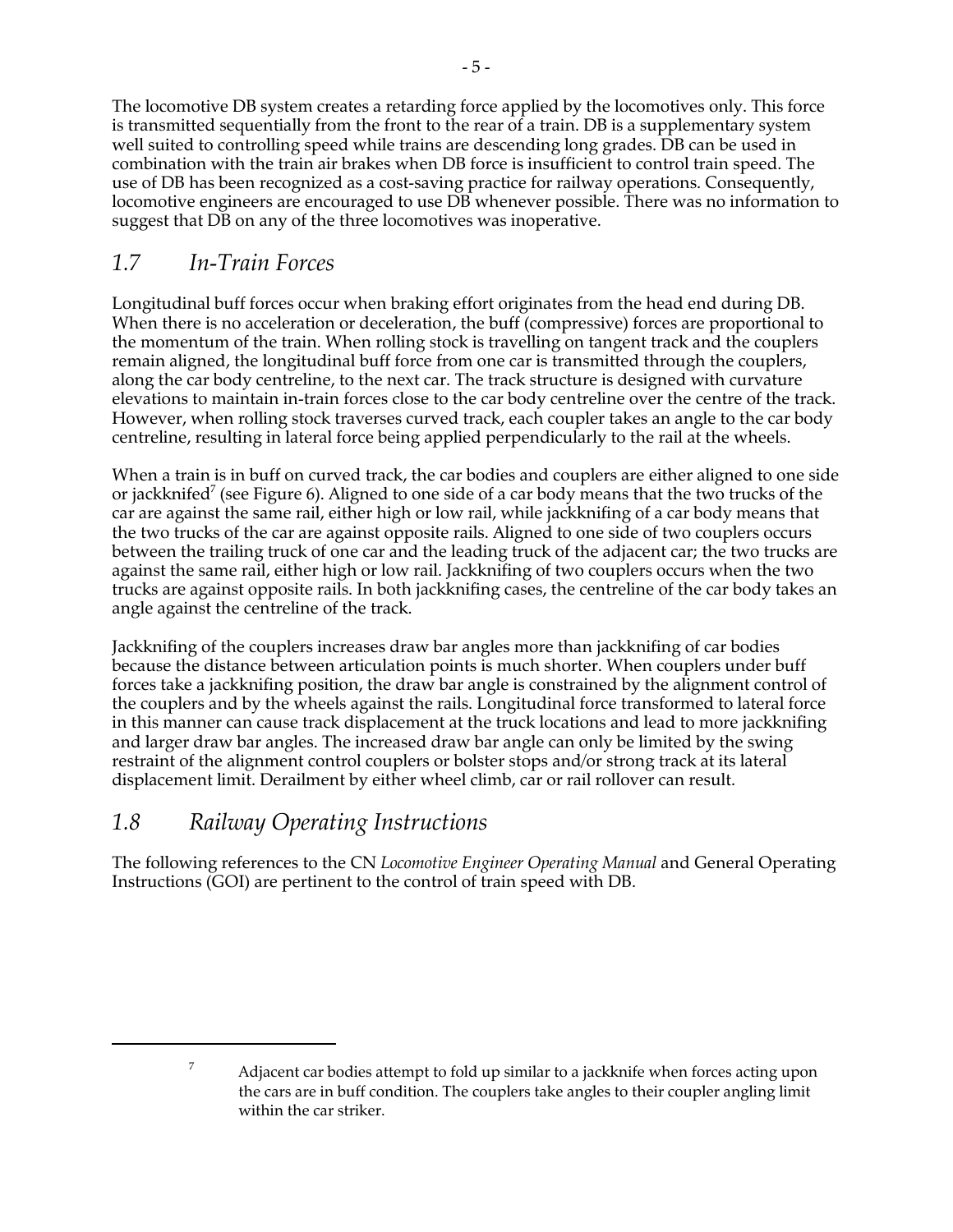Section F7.4.1 of the *Locomotive Engineer Operating Manual* states in part:

High DB capacity locomotives in consists of three or more locomotives should be limited to a maximum of 500 Amps when the head-end is entering a turnout, crossover or curve until at least half the train has passed through.

Section F7.4.2 of the *Locomotive Engineer Operating Manual* states:

This is particularly important when only DB is used to control train speed and when the train has both empties or light loads on the head-end and heavy loads on the rear-end.

Under these conditions, a harsh bunching of slack or run-in combined with track curvature can cause very high lateral forces and/or cause derailment or damage to the track structure.

Section H1.1, item 5, of the *Locomotive Engineer Operating Manual* states:

Dynamic brake must be fully utilized as the initial braking force. The use of dynamic brake will ensure less wear/damage to equipment components and improve fuel efficiency.

Section H1.4 of the *Locomotive Engineer Operating Manual* states in part:

Care must be exercised when using the independent brake or dynamic brake without the train brakes to effect a slowdown or stop, particularly with three or more units in the consist.

Section 6.4 of CN's GOI states in part:

Extreme caution must be exercised when making bunched stops or decreasing speed, with locomotive consists, giving due consideration to grade, curvature and weight distribution of the train consist.

The cautions highlighted in the foregoing are particularly important when:

- (a) Any locomotives which are not equipped with alignment control draft gear are in the consist.
- (d) The cars next to or near the locomotives are empty cars or a combination of short and long cars.

Section 6.8(a) of CN's GOI states:

During planned braking operation, if one or more operable dynamic brakes are available, every effort must be taken to use this method of controlling train speed.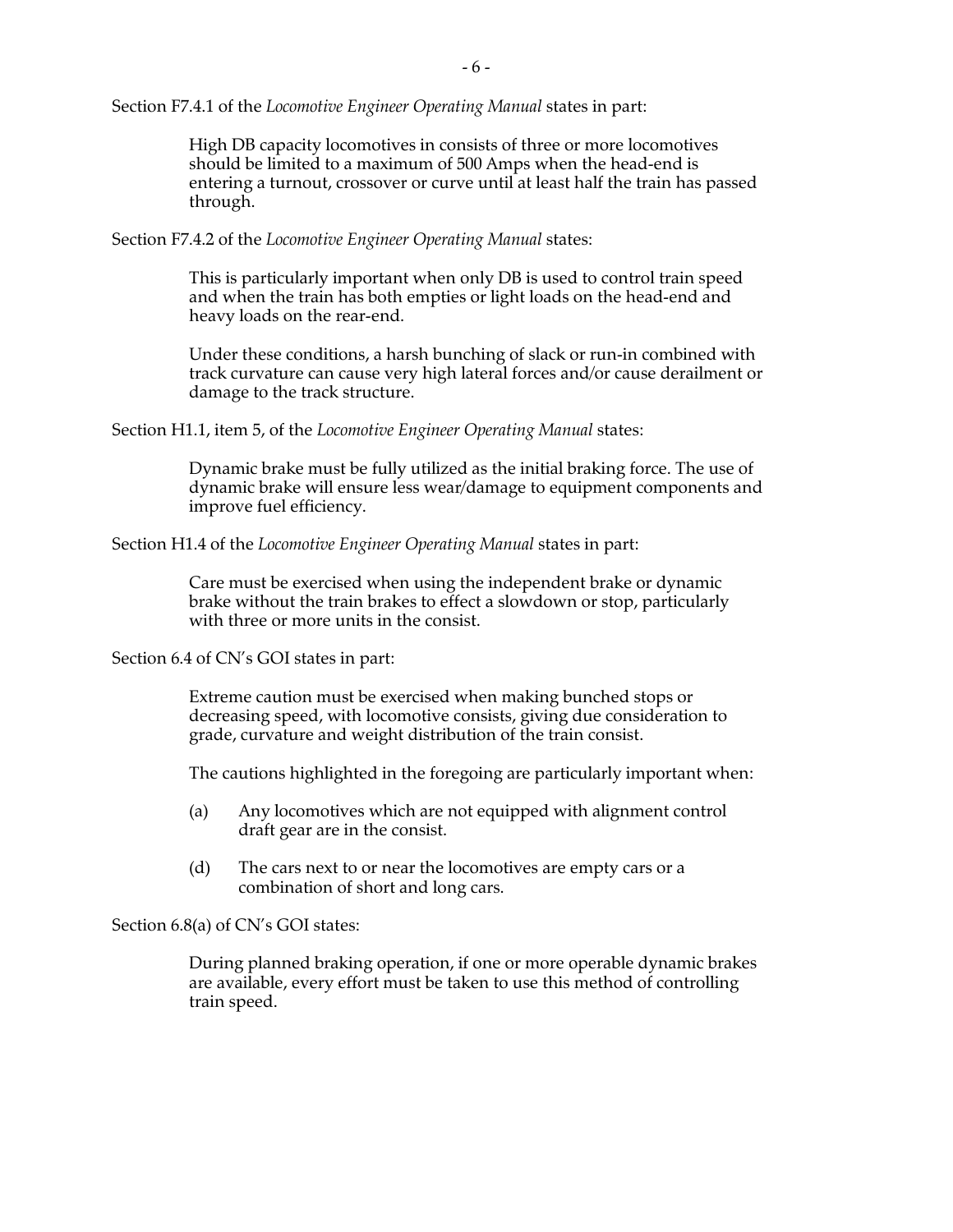Section 6.8(b) of CN's GOI states:

Locomotive consists operating with three or more units equipped with dynamic brakes have the capability of producing extremely high braking forces. If braking forces are high, they become critical on descending grades and at turnouts, crossovers and sharp curves.

Locomotive engineers are reminded to exercise caution in order to keep the braking effort low during these situations.

CN provides a *Best Practices Train Handling Guide* based on an optimum train run for its main corridor subdivisions to assist locomotive engineers in choosing the best method of controlling trains. However, on the Camrose Subdivision, no guide was provided to locomotive engineers to assist in operating trains.

On 10 July 2002, following this occurrence, CN issued Operating Bulletin 129 entitled *New Instruction: Yard Service Locomotives Handled on Trains*. The bulletin lists the locomotives not equipped with alignment control couplers and instructs that:

> When any of the [...] locomotives listed are handled in train service behind the working locomotive consist AND trailing tonnage exceeds 4000 tons, it must not have any other locomotive [. . .] anywhere in the train behind the controlling locomotive.

#### *1.9 CN's Locomotive Marshalling Practices*

The locomotive consist was dispatched from the Walker Yard diesel shop with two isolated locomotives marshalled behind the operating locomotives. These two isolated locomotives were serviced at the Walker Yard diesel shop in Edmonton and were regularly transferred on train 442 to work in Calgary's Sarcee Yard. Both locomotives were general purpose (GP 9) freight units used for switching the yard and industrial tracks. These two locomotives were not equipped with alignment control couplers or bolster stops $^8$  (see Figures 2, 3 and 4). Locomotives without alignment control couplers or bolster stops provide a greater range of coupler movement while negotiating tight curves in yards and industrial spurs. The train's locomotive consist was marshalled in accordance with CN's GOI and the *Locomotive Engineer Operating Manual* that require that dead or idling locomotives be handled immediately behind the locomotives assigned to the train.

<sup>&</sup>lt;sup>8</sup> Bolster stops are removable blocks that restrict the lateral movement of the swinging bolster trucks and limit lateral car body movement.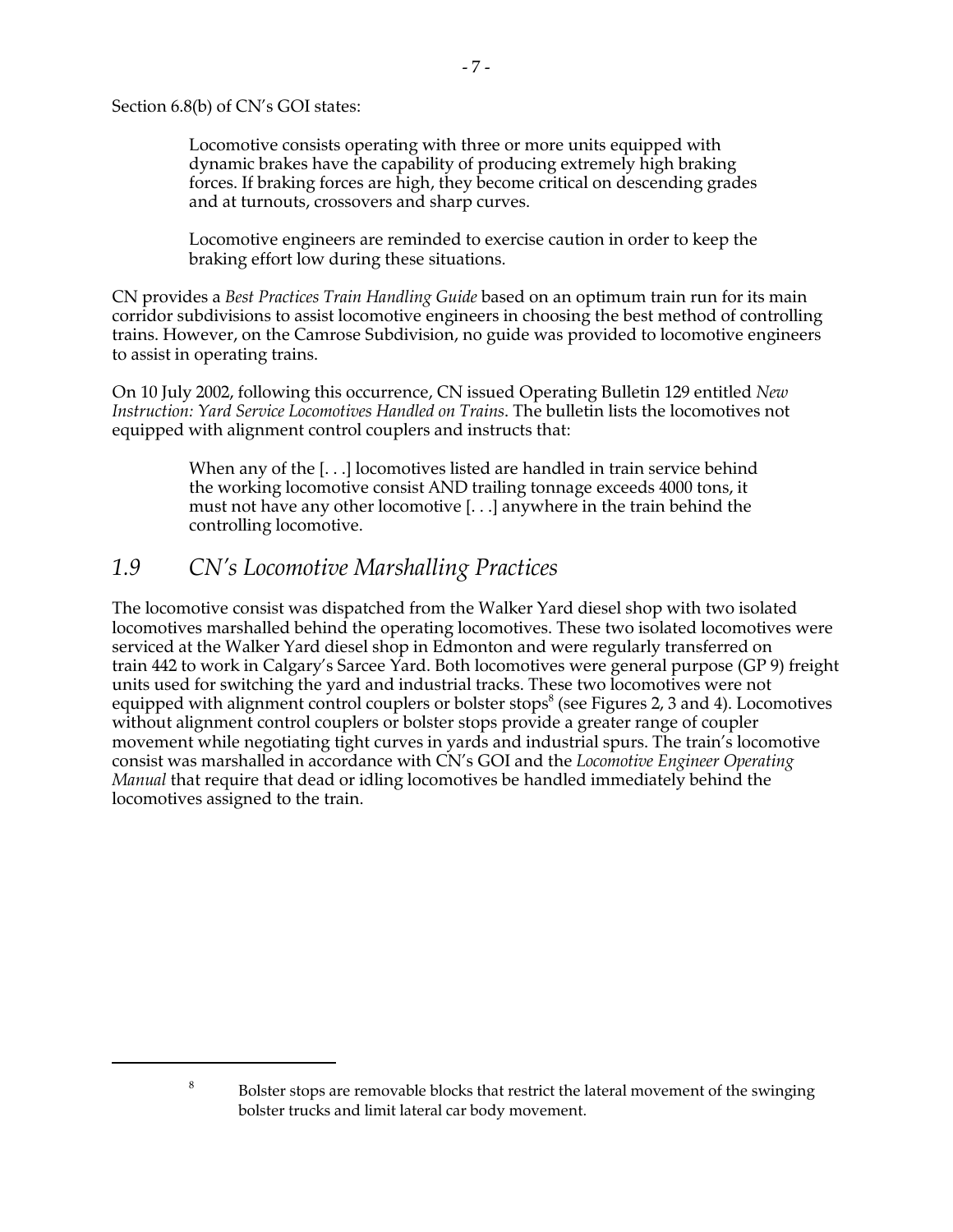

**Figure 2.** Coupler with alignment gear (plunger) **Figure 3.** Coupler without alignment gear





**Figure 4.** Truck with bolster stop

## *1.10 Industry Practices Regarding Locomotive Marshalling*

The Association of American Railroads (AAR), the locomotive manufacturer and other railways recommend the following practices to avoid jackknife-type derailments when trains have locomotives not equipped with alignment control couplers in the locomotive consist.

The AAR research report<sup>9</sup> entitled *Track Train Dynamics to Improve Freight Train Performance states,* in part, that:

> To reduce potential jackknifing tendencies, units without either alignment control couplers or other anti-jackknifing devices, operated in multiple, should be placed, where possible, at least four units from the closest car.

<sup>9</sup> Association of American Railroads, *Track Train Dynamics to Improve Freight Train Performance*, AAR R-185, Section 3, Train Make-Up, Item 3.4, Motive Power, 3-9 (1979).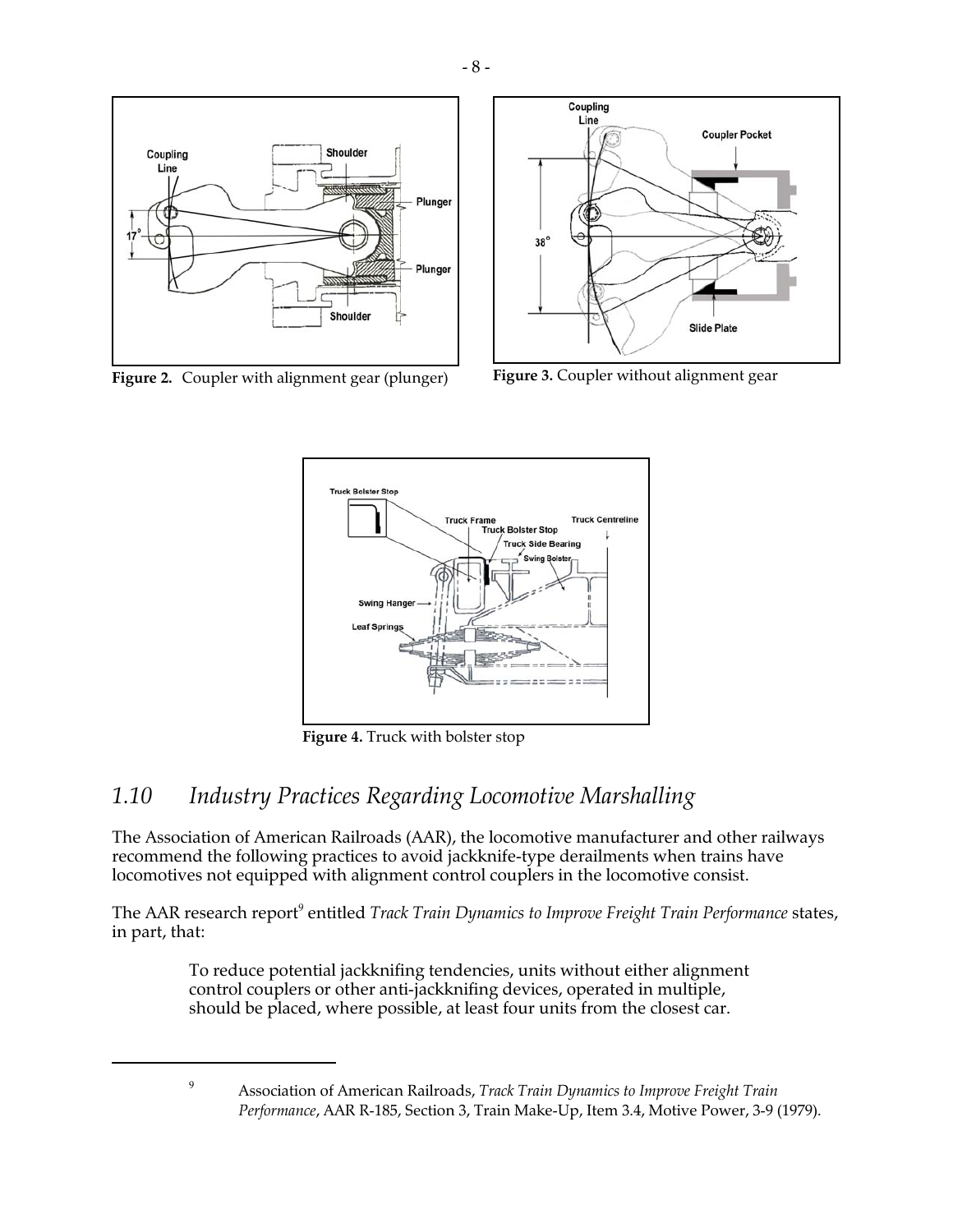A subsequent AAR report<sup>10</sup> entitled *Train Make-up Manual* states, in part:

Some early model locomotives were not equipped with coupler alignment control. These locomotives can become a problem because of their tendency to jackknife if they are entrained behind other locomotives that can generate large dynamic brake forces.

GM, the locomotive manufacturer, published *Locomotive Pointers* dated 26 October 1981, which recommends that:

> Units with pin-type couplers and no alignment control features must have bolster stops applied to allow operation in consists with units capable of high dynamic braking effort (but not over 200,000 pounds).

Bolster stops must be applied to GP and "F" type units that do not have alignment control features associated with their pin-type couplers before such units are subjected to the buff loads resulting from high dynamic braking effort. . . .

These recommendations apply whether the GP or "F" units are powered or are merely "dead" in the consist.

To prevent the possibility of jackknifing of locomotives and cars next to the locomotive, Canadian Pacific Railway's (CPR) GOI, Section 15, Item 5.3, prescribes the following practice:

- a) When locomotives not equipped with coupler alignment or bolster stops are marshalled as the first and/or second locomotive of a consist, and all other locomotives are equipped with coupler alignment control or bolster stops: no special operating instructions are required.
- b) When three or more locomotives not equipped with coupler alignment control or bolster stops are in a locomotive consist, they are to be marshalled ahead of the locomotives with coupler alignment control or bolster stops. The use of independent brake on curves must be avoided.
- c) When locomotives without coupler alignment control or bolster stops are not marshalled according to a) or b) above, the use of dynamic brake and or independent brake on curves must be avoided.

<sup>10</sup> Association of American Railroads, *Train Make-up Manual*, report No. R-802, Section 8.2 (January 1992), p. 45.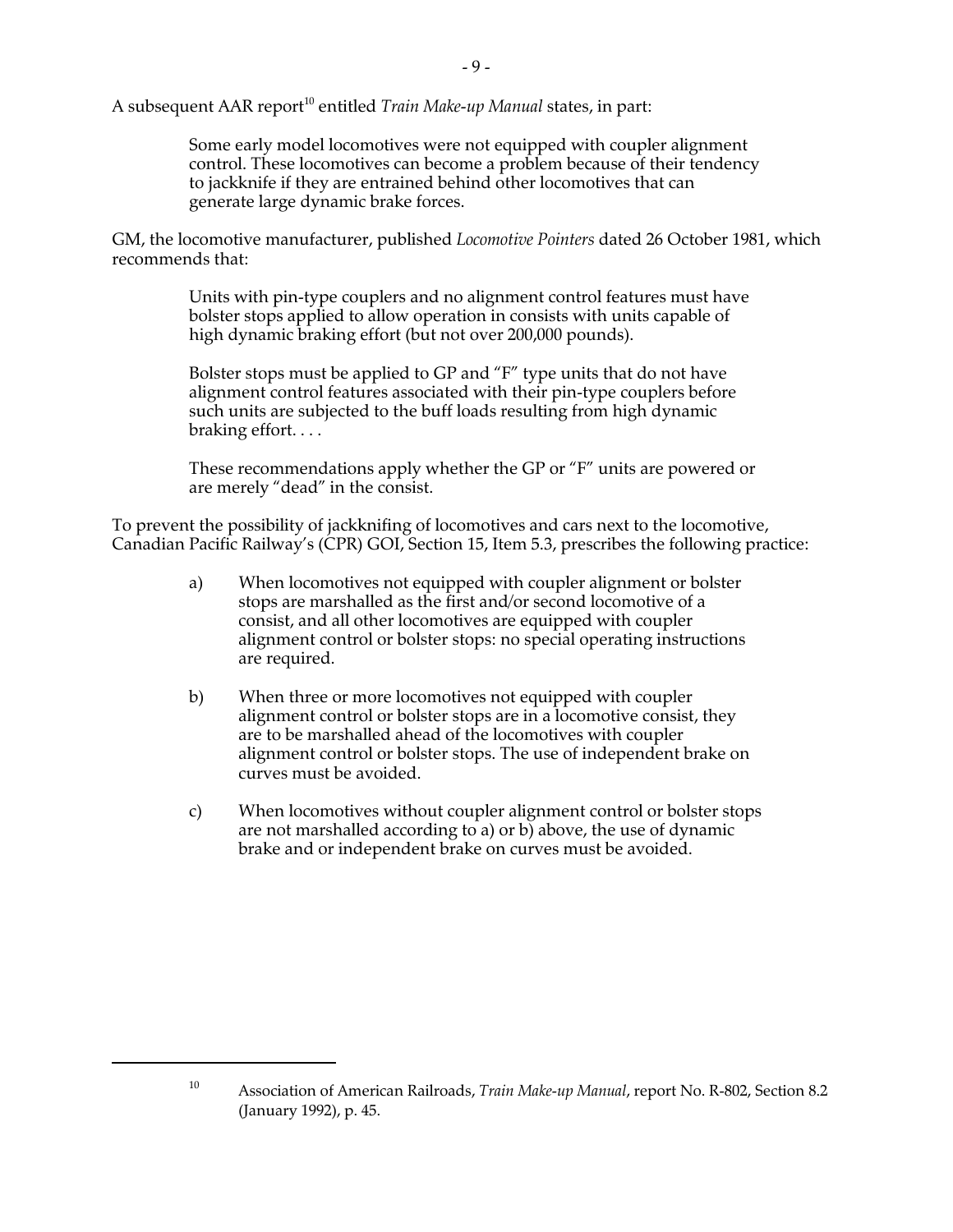Burlington Northern Santa Fe Railroad *Air Brake and Train Handling Rules*11 state in part:

Locomotives without alignment control couplers must not be used as helper locomotives or placed ahead of more than 5,000 trailing tons when locomotive consist exceeds a rating of 18 power/dynamic brake axles unless:

- Locomotive with alignment control coupler is coupled against train.
- No two locomotives without alignment control are coupled together.

#### *1.11 CN's Train Marshalling Practices*

CN's Train Service Plan for train 442 indicated a maximum train length of 6000 feet with no restriction on tonnage. Train Service Plans are used to specify a combination of horsepower, tonnage and train length. There is no railway or regulatory requirement to operate trains within the design of this plan.

On 08 July 2003, train 442 had empty and lightly loaded cars totalling 2480 tons immediately behind the locomotive consist and ahead of loaded cars totalling 13 885 tons (see Figure 5).



**Figure 5.** Tonnage profile for train 442

CN's train marshalling practice gave priority to the placement of cars in trains on the basis of their destination, commonly known as destination blocking. Cars destined to locations closest to the train's station of origin were generally marshalled closest to the locomotives to facilitate setting them out on line for operational expediency. Consistent with this practice, the two empty covered hopper cars on train 442 destined for Trochu, Alberta, were placed immediately behind the locomotives. The trailing 152 cars were destined for Calgary. The multi-platform cars were marshalled together on the head end of the train so the cars could be switched onto the Calgary Yard intermodal track upon arrival in the Calgary Yard.

<sup>11</sup> Burlington Northern Santa Fe Railroad, *Air Brake and Train Handling Rules*, No. 2, p. 34, revised 02 April 2000, item 102.14.3, Alignment Control Couplers.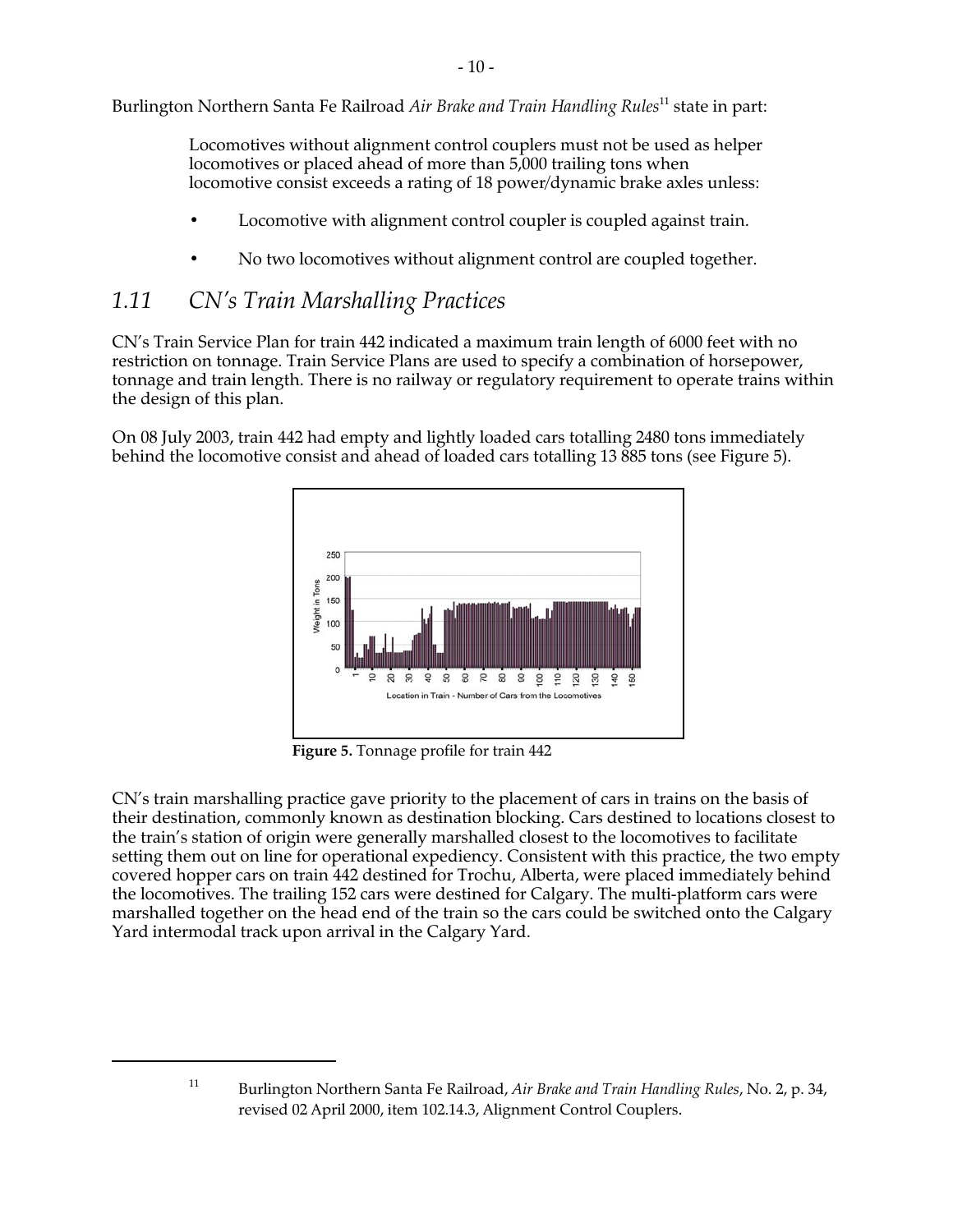### *1.12 Industry Practices Regarding Train Marshalling*

An AAR study concluded in part that:

. . . the probability of undesirable Track/Train Dynamics occurrences can be reduced by placing the heavy cars closest to the motive power (regardless of its location) and the lighter cars farthest from the motive power.<sup>12</sup>

CPR's GOI, Section 7, item 2.6, prescribes in part:

To reduce the probability of undesirable Track/Train Dynamics occurrences, the following marshalling instructions apply when practicable, subject to destination blocking:

- a) Heavy cars must be marshalled as close as possible to the head-end and light cars to the rear of trains.
- b) Large blocks of heavy cars must not be added to the rear of trains unless most cars ahead of the block are equally as heavy.
- c) Empty cars must not be added to the head end of large trains unless most of the cars behind such empty cars are either empty or have relatively light gross weight.

### *1.13 TSB Engineering Laboratory Report*

The TSB Engineering Laboratory examined the dynamic forces in this derailment (report LP 114/2002) and concluded, in part, that:

- The derailment resulted from a combination of large draw bar angles due to the nonalignment control coupler of the trailing locomotive, significantly high buff forces produced by high DB application, and the extremely light tare weight of the aluminum hopper car.
- The first car behind the locomotives derailed when it was rolled aside by the lateral force transformed from the buff forces produced by DB.
- The light tare weight (vertical) of the aluminum hopper car could not balance the transformed lateral force and the lateral/vertical (L/V) ratio reached the rollover criterion.
- The couplers between the trailing locomotive, CN 7271, and the first covered hopper car, CNWX 106549, were in a jackknifing position, which increased the transformed lateral force (see Figure 6).

<sup>12</sup> Association of American Railroads, *Track Train Dynamics to Improve Train Performance*, AAR R-185, Section 3, Train Make-Up, Section 3.2.2, Drawbar Forces in Trains, Recommendation 3-2.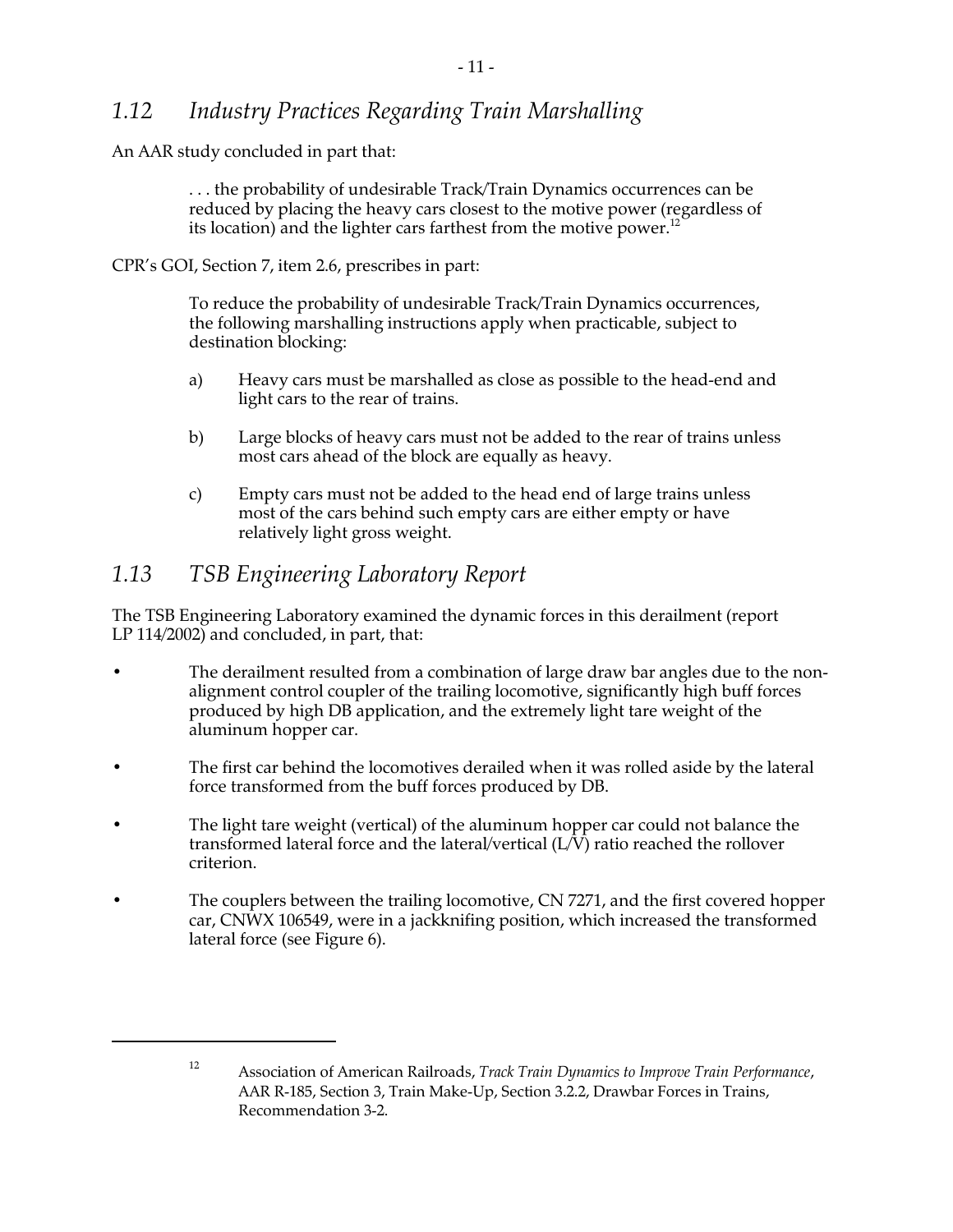• The contribution of the other isolated locomotive without alignment control couplers, CN 7036, immediately in front of the trailing locomotive, to the transformed lateral force on the first derailed covered hopper car was secondary.

The TSB Engineering Laboratory analysis also estimated that the angle at which the nonalignment control coupler at the trailing end of the trailing locomotive was in immediately before the derailment was between 9.2 degrees and 10.3 degrees. Under these conditions, the resultant transformed lateral force exceeded the derailment limiting criteria.

The couplers between the two trailing locomotives were in a jackknifing position but the vertical weight of the locomotives was sufficiently heavy so that the transformed lateral force would not exceed the derailment criteria (L/V ratio=0.82). The transformed lateral force resulted in the rail laterally rolling over when the force exceeded the track's lateral strength. The locomotives were much heavier and the L/V ratio for the locomotives was much less than the adjacent hopper car, which resulted in it derailing first. While this introduced a change of the draw bar angles at the other end of locomotive CN 7271, the change of draw bar angle was determined to be small so the jackknifing between the two locomotives could only have slightly changed the draw bar angles at the front of the first covered hopper car.



locomotives without alignment control gear

# *2.0 Analysis*

The derailment occurred while train speed was being controlled by DB, when the locomotives were entering a curve while descending a grade. The train was marshalled such that two empty cars were coupled to a locomotive not equipped with alignment control couplers at the head end of a very heavy train. The condition of the track and rolling stock were not considered contributory to this accident. Therefore, the analysis will focus on the in-train forces, train operations and locomotive and train marshalling.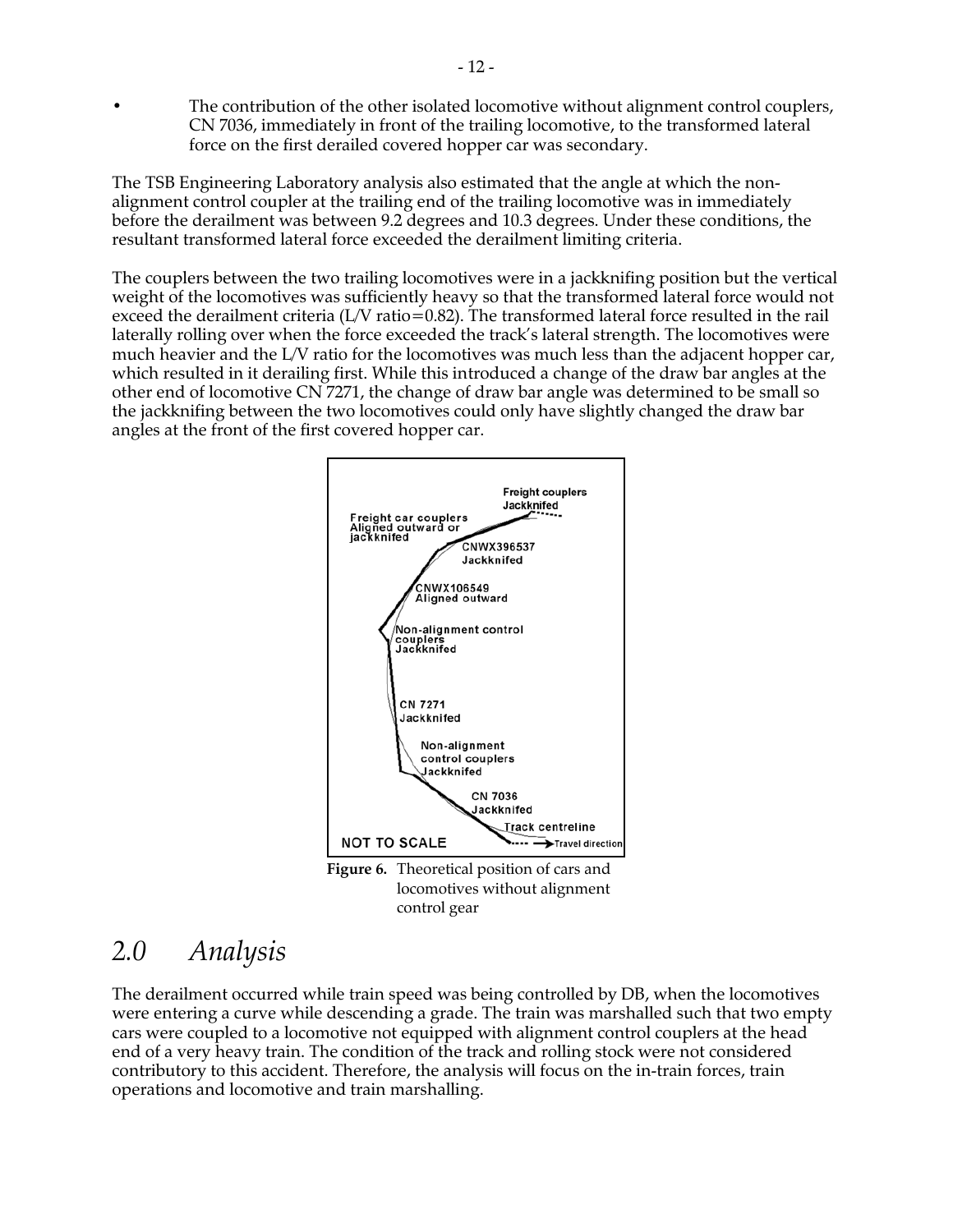#### *2.1 In-Train Forces*

As the train began to negotiate the curve with the slack between cars bunched by DB, longitudinal force began to be transformed into lateral force. The couplers between the trailing locomotive and the empty covered hopper car jackknifed. The transformation of longitudinal force to lateral force was exacerbated by the increased lateral swing of the non-alignment control coupler on the trailing locomotive and the jackknifed position taken by the couplers between the trailing locomotive and the covered hopper car. Although the couplers between the two trailing locomotives were also in a jackknifing position, this had only a small contribution to the overall transformed lateral force behind the locomotives. This lateral force was ultimately applied perpendicular to the rail at the wheel-rail interface, where it overcame the vertical force supplied by the weight of the rolling stock, and the derailment occurred.

The extent to which the lateral swing of the coupler without alignment control exceeded the maximum travel of an alignment control coupler was small; however, it significantly added to the transformation of lateral force. The couplers between the trailing locomotive and the first car were in a jackknifing position and the lateral movement of the non-alignment control coupler, between 9.2 degrees and 10.3 degrees, permitted the transformed lateral force to exceed the derailment criterion.

After the first covered hopper car rolled aside and the second covered hopper car derailed to the high side of the curve, the following cars rushed in and struck the trailing locomotive. Because DB was in use and of the emergency brake application initiated by the train separation, the longitudinal forces were further concentrated behind the locomotives. The rollover of the inner rail beneath the trailing locomotive either resulted from the jackknifing of the trailing locomotives at about the same time as the empty covered hopper car rolled aside or the impact force created when the train contacted the locomotives, or a combination of these events.

### *2.2 Train Operations*

The highest concentrations of longitudinal force occur behind the locomotives. The placement of the locomotives without alignment control couplers at the rear of the locomotive consist, next to empty cars, with limited capacity to absorb transformed lateral force, with very heavy tonnage behind, combined to create a weak link. This link was highly vulnerable to transformed lateral force, making the safe operation of the train difficult.

Railway GOIs conveyed the need for caution when making bunched stops and in particular when operating with locomotives not equipped with alignment control couplers. There was also a limitation placed on the amount of DB amperage to be generated while negotiating curves with high-horsepower locomotives. While it is uncertain that adherence to any specific instruction could have prevented this accident, it must be noted that the estimated DB amperage being developed as the train entered the curve exceeded the recommended amount significantly. Since DB amperage was not recorded on the type of locomotive event recorder that was on the lead locomotive, this could not be validated from the download. However, TSB Engineering Laboratory calculations indicate that the application was in excess of 20 per cent of the amount recommended by the railway.

Train 442 was the longest and heaviest that the crew operated on this subdivision. Even though the crew had undoubtedly operated trains that required extra caution in the past, they underestimated the danger posed by the combination of the locomotive without alignment control coupler, next to the empty cars with heavy tonnage behind, and they chose to use more than the recommended amount of DB.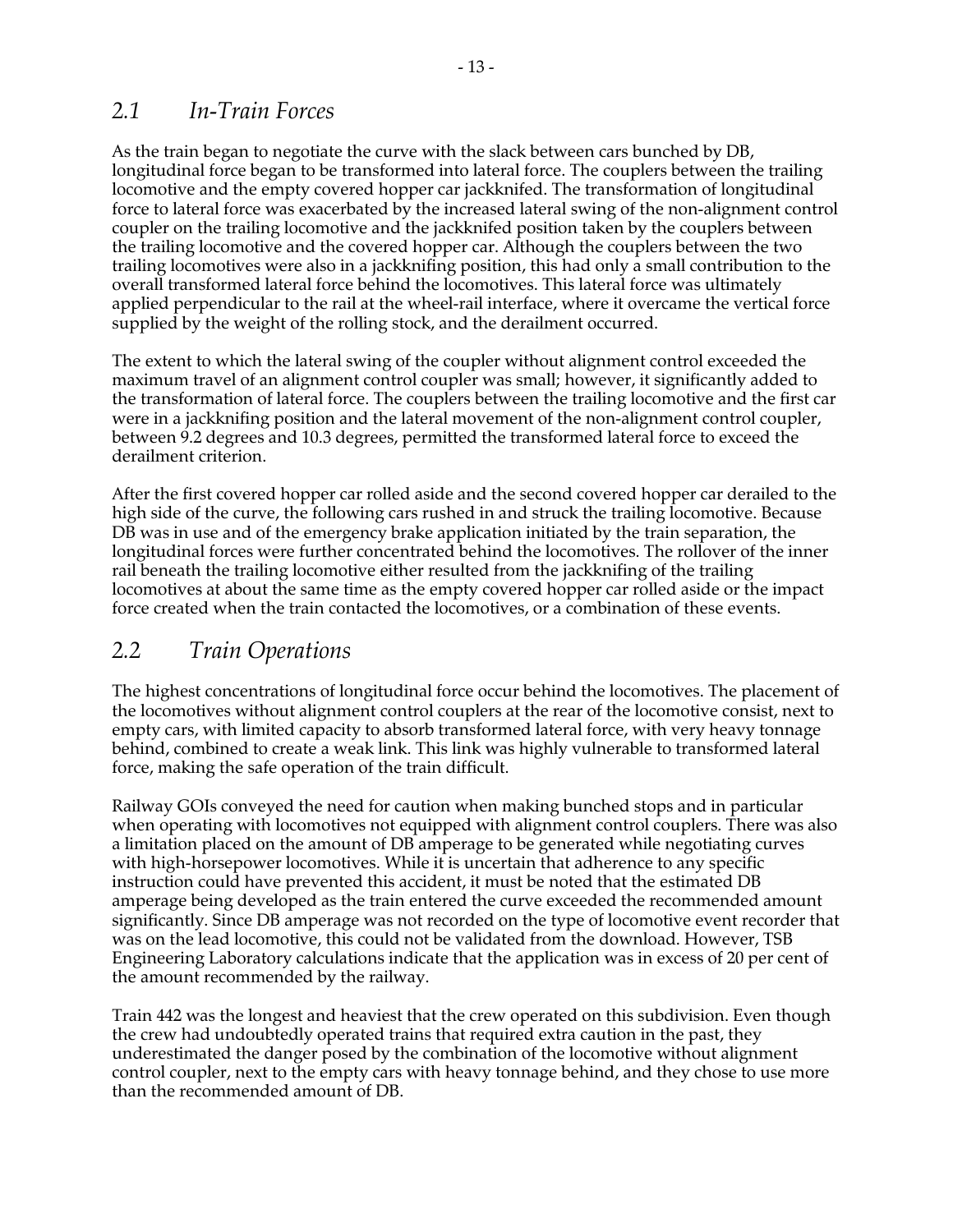## *2.3 Locomotive Marshalling*

Subsequent to the accident, CN issued an instruction restricting the number of locomotives without alignment control couplers in a train to one, when there are more than 4000 tons of trailing tonnage. While this is an improvement over existing guidelines, the investigation determined that the presence of more than one locomotive without alignment control couplers within the locomotive consist was secondary in this case. Rather, it was the placement of a locomotive without alignment control couplers in the trailing position in the locomotive consist that greatly increased the risk of derailment.

The AAR and some of its member railways suggest that locomotives without alignment control couplers not be placed in the trailing position of a locomotive consist. CN, on the other hand, has no restriction against the marshalling of locomotives without alignment control couplers in the trailing position in a locomotive consist and does not discourage this practice.

### *2.4 Train Marshalling*

For improved track-train dynamics, AAR guidelines recommend that heavy cars be marshalled close to the locomotives and empty cars be marshalled to the rear of the train. The majority of North American railways subscribe to this philosophy, subject to destination marshalling. Destination marshalling enables the railways to transport rail shipments in an expeditious manner.

Generally speaking, through experience and training, locomotive engineers can handle most trains in a manner that minimizes in-train forces. However, occasionally, there are circumstances in which the actions of a well-trained locomotive engineer cannot compensate for the latent unsafe condition created by destination train marshalling, and in the case of the occurrence train, the marshalling of the locomotive consist as well.

## *2.5 Locomotive Event Recorder*

The train's locomotive event recorder indicated that the locomotives operated in DB, but it did not record the actual amount of DB that was being applied. Mandatory requirements to record such critical information as locomotive acceleration/deceleration, end-of-train brake pipe pressure, and the amount of DB applied would lead to more accurate analysis of rail occurrences and help in the timely determination of appropriate safety action to reduce risk.

# *3.0 Conclusions*

### *3.1 Findings as to Causes and Contributing Factors*

- 1. The derailment resulted when excessive transformed lateral force ejected a lightweight, empty covered hopper car from the train.
- 2. The transformed lateral force exceeded the derailment criterion as a result of a number of factors acting in aggregate:
	- the marshalling of a locomotive without alignment control couplers into the trailing position in the locomotive consist;
	- the marshalling of an empty car at the front of the train;
	- heavy trailing tonnage;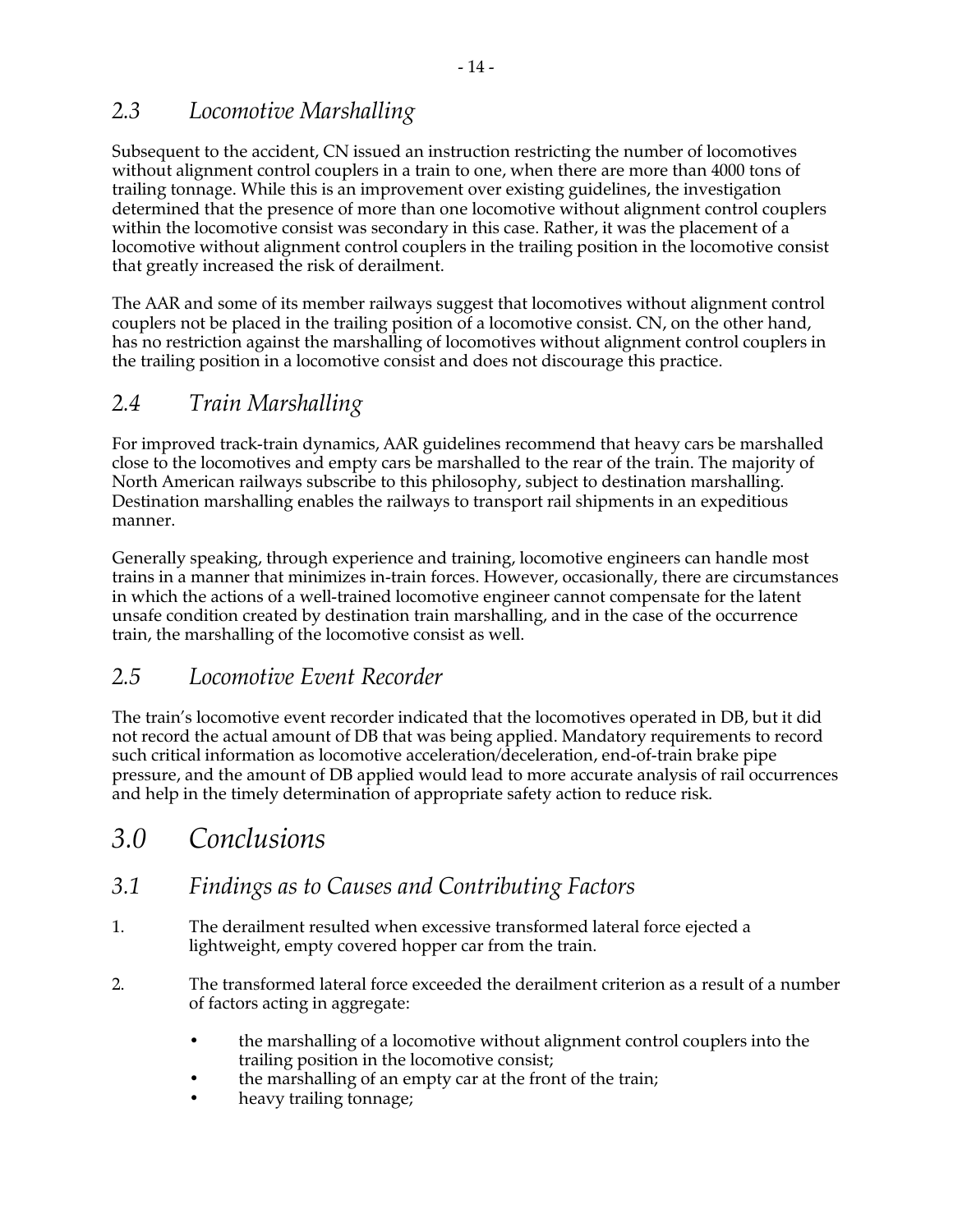- the jackknifed position taken by the couplers between the rear of the trailing locomotive and the first car;
- a dynamic brake application in excess of the recommended intensity; and
- the negotiation of a curve by the front portion of the train during the dynamic brake application.
- 3. The marshalling of train 442, solely on the basis of destination priority, created a latent unsafe condition that compromised safety on this occasion.
- *3.2 Findings as to Risk*
- 1. The absence of constraints on placing empty/lightweight cars behind a locomotive consist and ahead of loaded cars presented an increased risk of derailment.
- *3.3 Other Findings*
- 1. This particular locomotive event recorder did not record all critical information necessary to confirm the manner in which the train was operated preceding the occurrence, nor was it required to do so.
- 2. The presence of the first locomotive without alignment control couplers behind the operating locomotives played a secondary role in this derailment.
- *4.0 Safety Action*
- *4.1 Action Taken*

On 10 July 2002, Canadian National (CN) issued Operating Bulletin 129, *New Instruction: Yard Service Locomotives Handled on Trains* (see Appendix A).

On 27 May 2003, Transport Canada (TC) began discussions with the Railway Association of Canada concerning the implementation of a train design system that would take train tonnage and train length into consideration. In addition, TC indicated that train handling instructions should be written as an aid to locomotive engineers.

On 29 July 2003, the TSB released report R99T0017 regarding the investigation into the passing of a signal indicating "STOP" by VIA Rail passenger train No. 52 at Trenton Junction Station in Trenton, Ontario, on 19 January 1999. As part of the report, the TSB issued Recommendation R03-02:

> The Department of Transport, in conjunction with the railway industry, establish comprehensive national standards for locomotive data recorders that include a requirement for an on-board cab voice recording interfaced with on-board communications systems.

On 01 October 2003, TC responded as follows:

Transport Canada will work with the Canadian rail industry, the TSB and the Federal Railroad Administration (FRA), including the National Transportation Safety Board, to discuss and identify options and determine the advisability of the potential establishment of: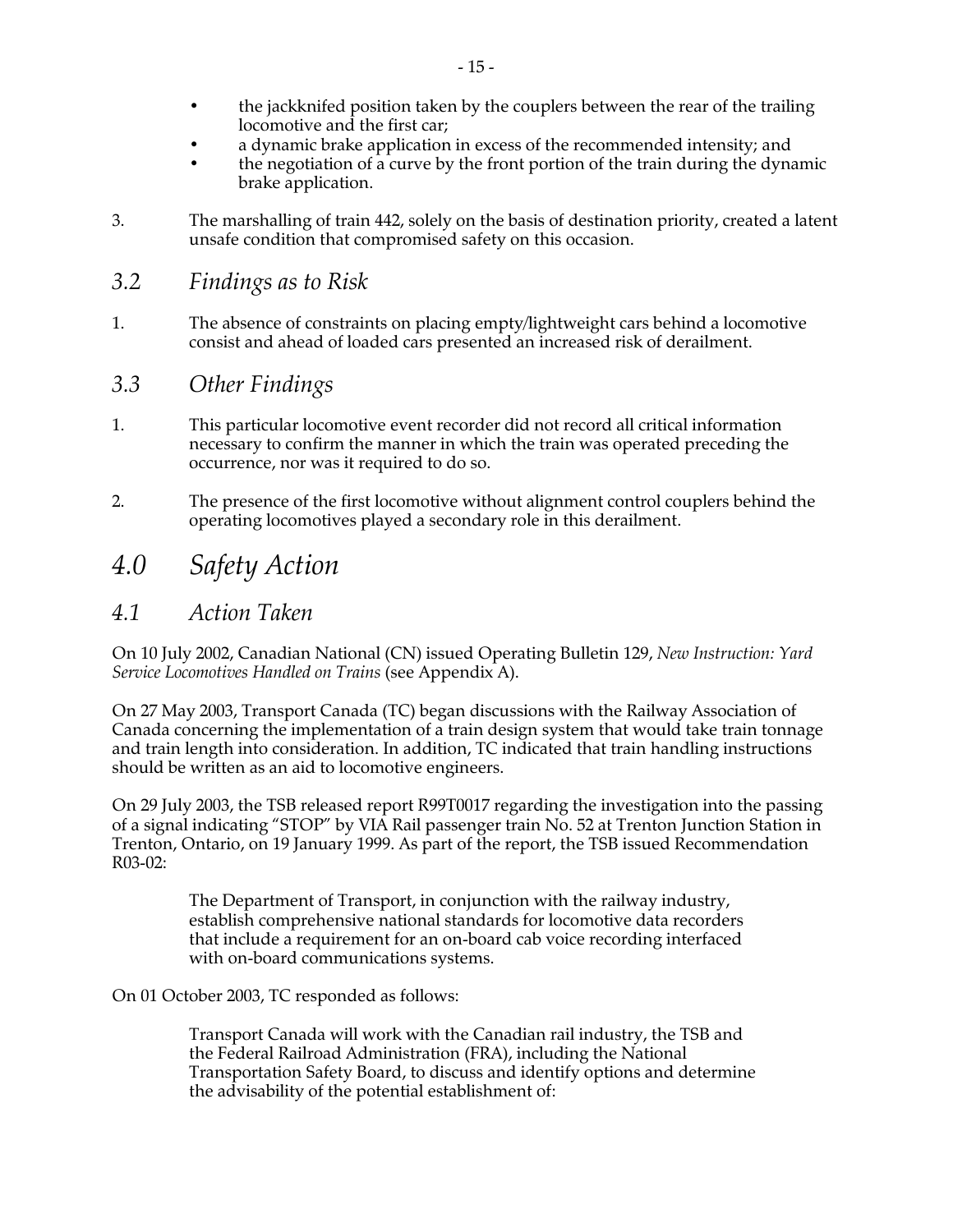- 1) comprehensive national standards addressing the survivability of Locomotive Event Recorders; and
- 2) specifications for performance regarding the type of data recorded, which may include audio capabilities, and technological options available to the industry in order to interface with on-board communications systems.

Consultations with the FRA will also continue as harmonization with the U.S. regulatory requirements, whenever practicable, is important to facilitate the significant cross-border rail transport movements.

As a follow-up to TC's response to Recommendation R03-02, TC is currently finalizing the terms of reference to create a project team on the development of national standards for addressing the survivability of locomotive event recorders. The team will consist of representatives from TC, the Canadian rail industry and the U.S. FRA.

The scope of the project will be to identify options and provide advice on the potential establishment of comprehensive national standards and may include:

- identification of present regulatory requirements for locomotive event recorders, including survivability and specifications for the type of data recorded both in Canada in the U.S.;
- identification of the present and future regulatory requirements for event recorders, including audio capabilities, both in Canada and in the U. S.;
- identification of present and future technologies available to the industry with regards to locomotive event recorders, including survivability, type of data that can be recorded, audio capabilities and the interface with on-board communications systems;
- drafting of a final report identifying options and providing advice to TC and the rail industry on the potential establishment of comprehensive national standards for locomotive event recorders; and
- development of national safety standards on locomotive event recorders by the industry.

The project is expected to start in January 2004. A draft report will be prepared by September 2004 for review by the project team with an anticipated completion date of December 2004.

#### *4.2 Safety Concerns*

The Board is concerned that CN's new policy of limiting the number of locomotives with nonalignment control couplers behind the operating locomotives in a train to one does not significantly reduce the risk of another similar derailment.

Furthermore, while some railways have chosen to use locomotive event recorders with enhanced capabilities, the federal requirements that established the use of these devices in Canada have not been updated to take advantage of additional safety-related data now available.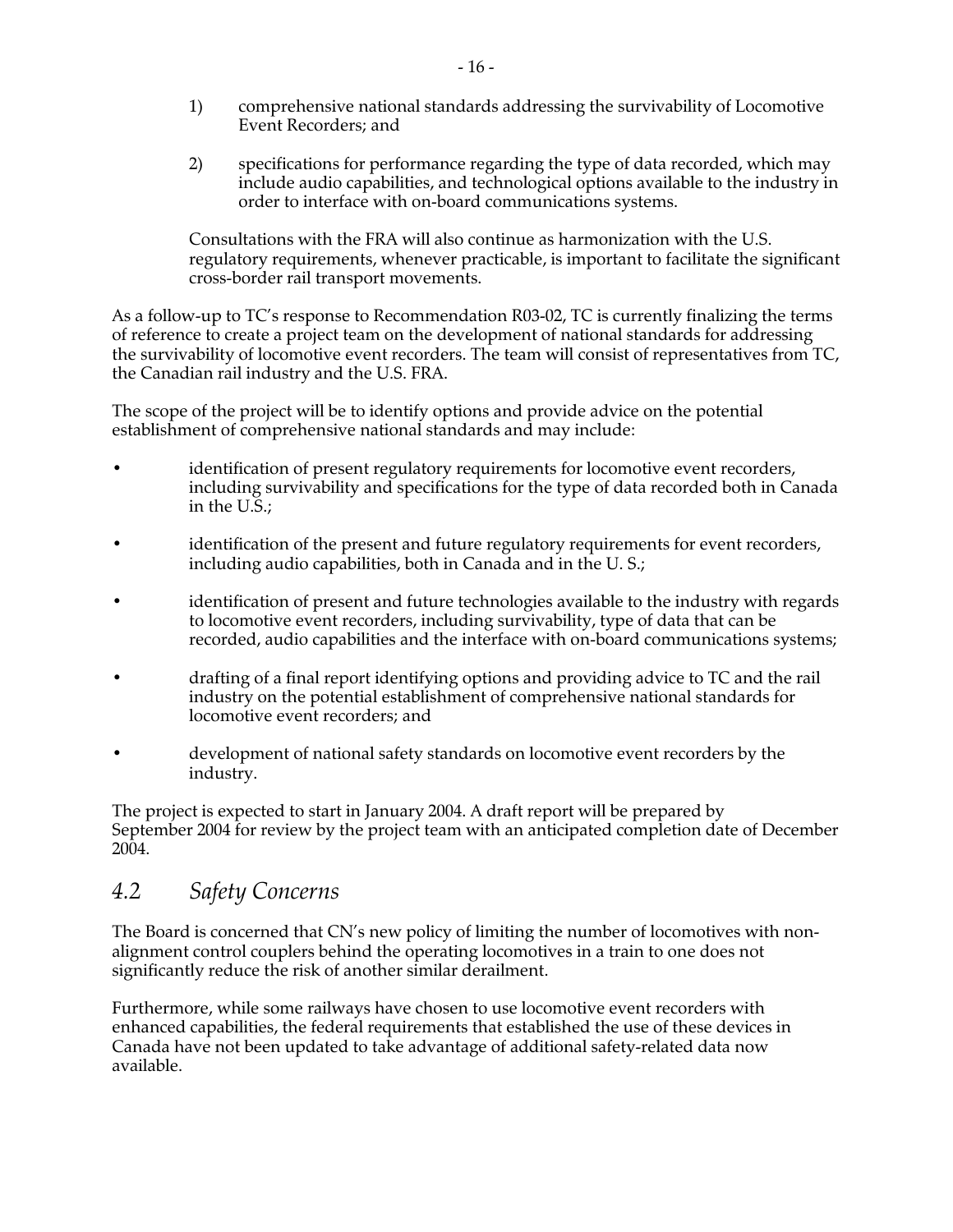*This report concludes the Transportation Safety Board's investigation into this occurrence. Consequently, the Board authorized the release of this report on 13 July 2004.*